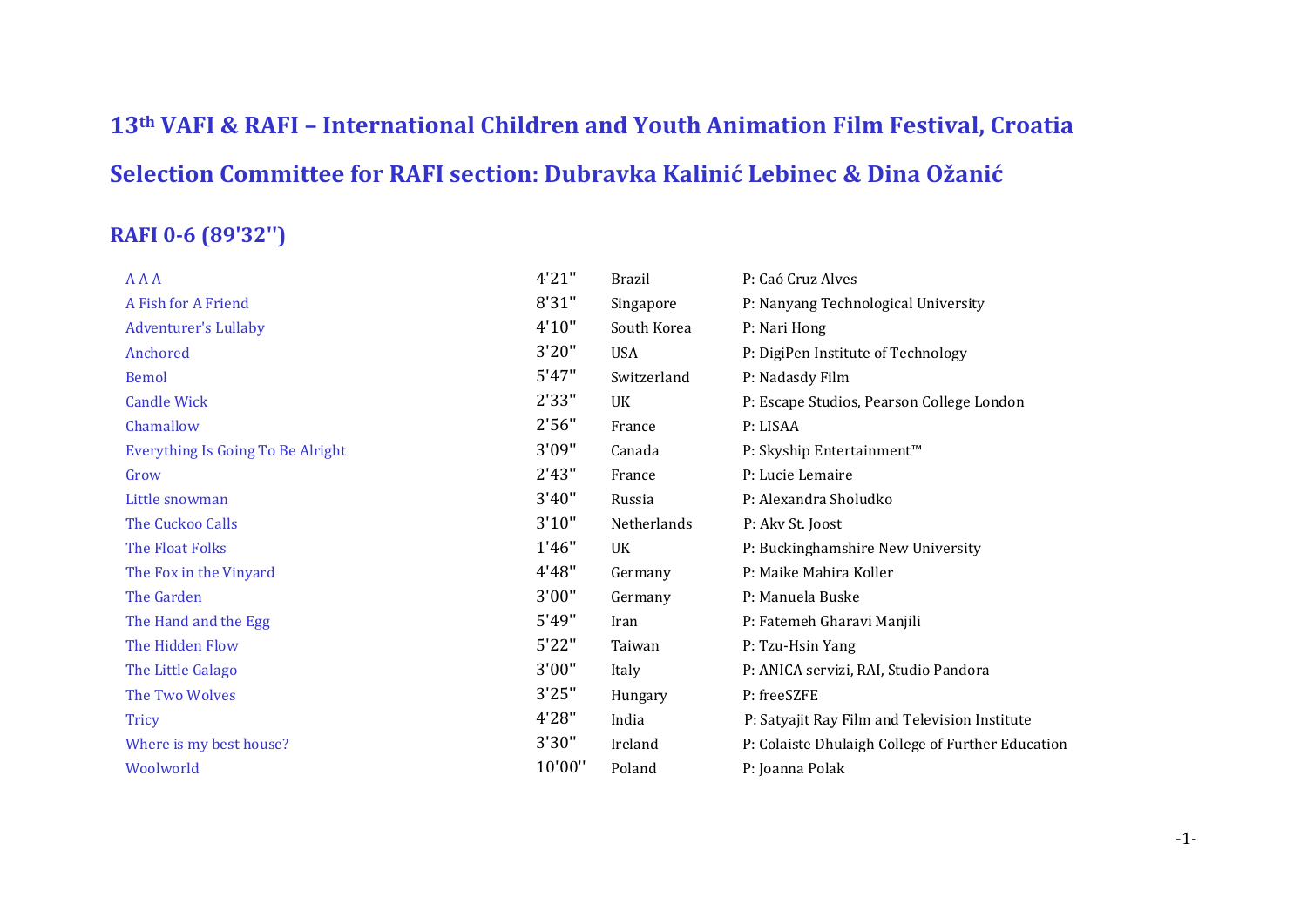### **RAFI 7-10 (97'08'')**

| 4'30"                     | France                                       | P: Julien David                                                                                                                |
|---------------------------|----------------------------------------------|--------------------------------------------------------------------------------------------------------------------------------|
| 2'51''                    | Czech Republic                               | P: Tomas Bata University in Zlin                                                                                               |
| 1'47''                    | Philippines                                  | P: De La Salle - College of Saint Benilde                                                                                      |
| 1'13''                    | Turkey                                       | P: Sidikanur KESKİN                                                                                                            |
| 4'49"                     | Vietnam                                      | P: FPT University                                                                                                              |
| 3'38"                     | Greece                                       | P: University of West Attica                                                                                                   |
| 5'00"                     | India                                        | P: K R Narayanan National Institute of Visual Science and Arts                                                                 |
| 6'13''                    | Germany                                      | P: Thomas Meyer-Hermann                                                                                                        |
| 5'30"<br>4'00"<br>2'40''  | Malaysia<br>Israel<br>Argentina<br><b>UK</b> | P: Bea Tanaka<br>P: WIZO Haifa Academy of Design and Education<br>P: Rudo Company<br>P: Escape Studios, Pearson College London |
| 5'30"<br>3'53''<br>10'39" | France<br><b>UK</b><br>Spain                 | P: Vianney Monge<br>P: Escape Studios, Pearson College London<br>P: Freak Independent Film Agency                              |
| 6'57''                    | Iran                                         | P: Ali Raeis                                                                                                                   |
| 2'51''                    | Canada                                       | P: Phillapa Tanner                                                                                                             |
| 4'34"                     | China - Taiwan                               | P: Tainan National University of the Arts                                                                                      |
| 4'31"                     | Croatia                                      | P: Academy of Fine Arts Zagreb                                                                                                 |
| 5'00''                    | Lebanon                                      | P: Tic Motion Studio                                                                                                           |
| 6'12"                     | Russia                                       | P: St. Petersburg Institute of Film and Television                                                                             |
| 3'15''                    | Mexico                                       | P: Universidad de Monterrey                                                                                                    |
|                           | 1'35"                                        |                                                                                                                                |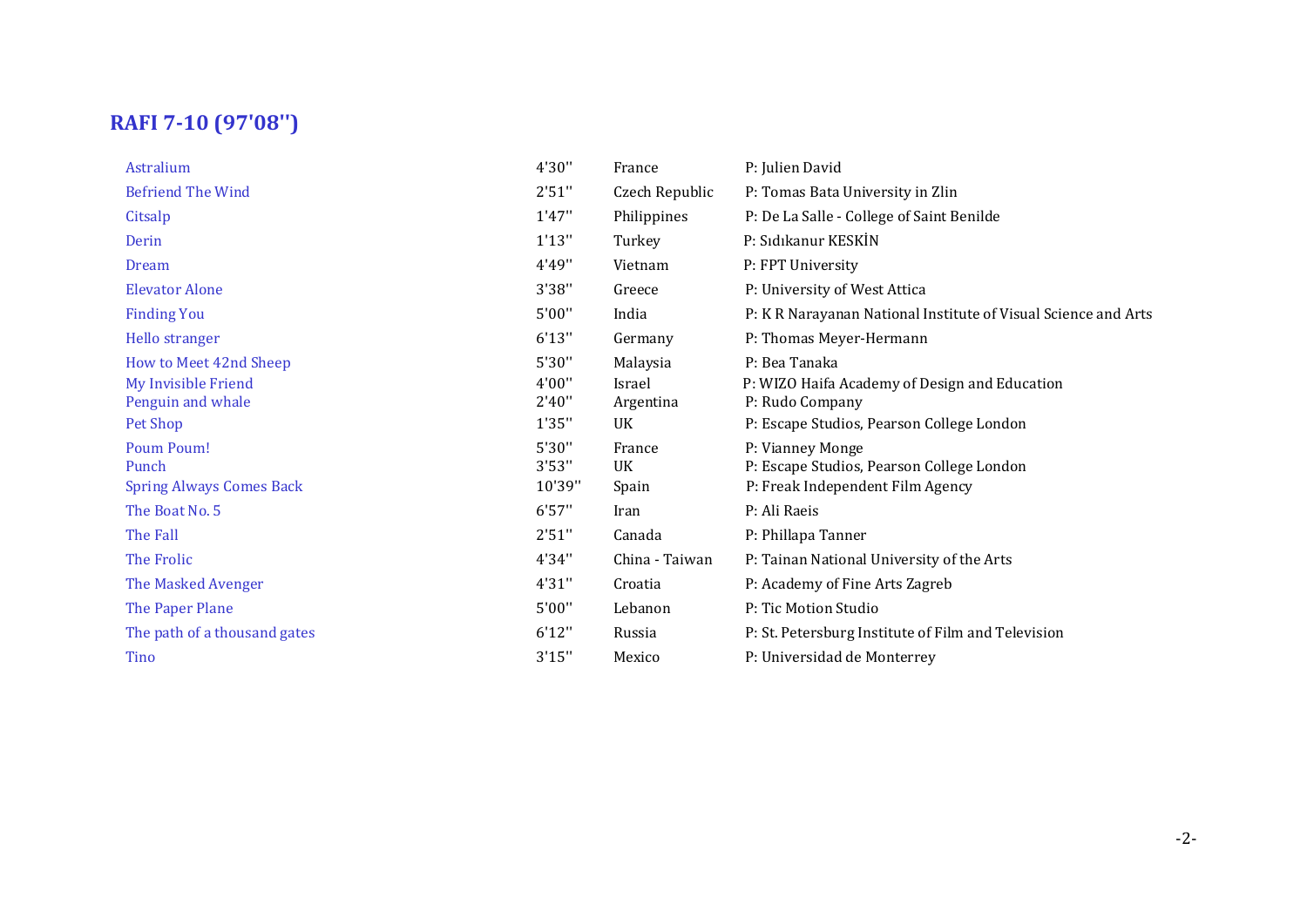## **RAFI 11-14 (111'16'')**

| 947 What a Coincidence                 | 5'07'' | Romania        | P: Adrian Baluta                            |
|----------------------------------------|--------|----------------|---------------------------------------------|
| Abiosis                                | 3'00"  | <b>USA</b>     | P: DePaul University                        |
| <b>Balalaika</b>                       | 2'33"  | Egypt          | P: 6 Bab sharq "Goethe-Institut"            |
| <b>Baptistin</b>                       | 7'42'' | France         | P: Duperré Hight School                     |
| <b>Black Slide</b>                     | 11'12" | Israel         | P: Uri Lotan                                |
| Do not cross                           | 5'18'' | Italy          | P: Civica Scuola di Cinema Luchino Visconti |
| Falling into the summit                | 4'28"  | Jordan         | P: University of Petra                      |
| Ginnungagab                            | 5'37'' | Germany        | P: Filmuniversität Babelsberg Konrad Wolf   |
| Grandpa                                | 6'46'' | France         | P: Ecole des Nouvelles Images               |
| <b>Lost Brain</b>                      | 6'31'' | Switzerland    | P: Nadasdy Film                             |
| Master painter Tattoo-Ed               | 1'46'' | Germany        | P: Uli Seis                                 |
| Mato                                   | 3'31'' | China - Taiwan | P: Taipei National University of the Arts   |
| <b>Monkey Domino</b>                   | 4'07'' | Germany        | P: Filmuniversity Potsdam Konrad Wolf       |
| Myson has a Dinosaur                   | 5'00'' | Mexico         | P: Alfredo Salomón                          |
| Rest in peace                          | 6'16'' | France         | P: GOBELINS, l'école de l'image             |
| Spaceman Bruce in: The temple of Oyche | 5'45'' | Belgium        | P: RITCS                                    |
| The Beauty of Nature                   | 2'49"  | UK             | P: Escape Studios, Pearson College London   |
| The Big Prince                         | 3'08"  | Germany        | P: Elina Gkekas                             |
| <b>Ursa Minor</b>                      | 8'13'' | Netherlands    | P: Utrecht University of the Arts           |
| When it comes from Earth               | 5'00"  | Hungary        | P: Katalin Egely                            |
| <b>Winter Wind</b>                     | 4'27'' | France         | P: Pôle 3D                                  |
| Wot If                                 | 3'00"  | India          | P: National Institute of Design, Ahmedabad  |